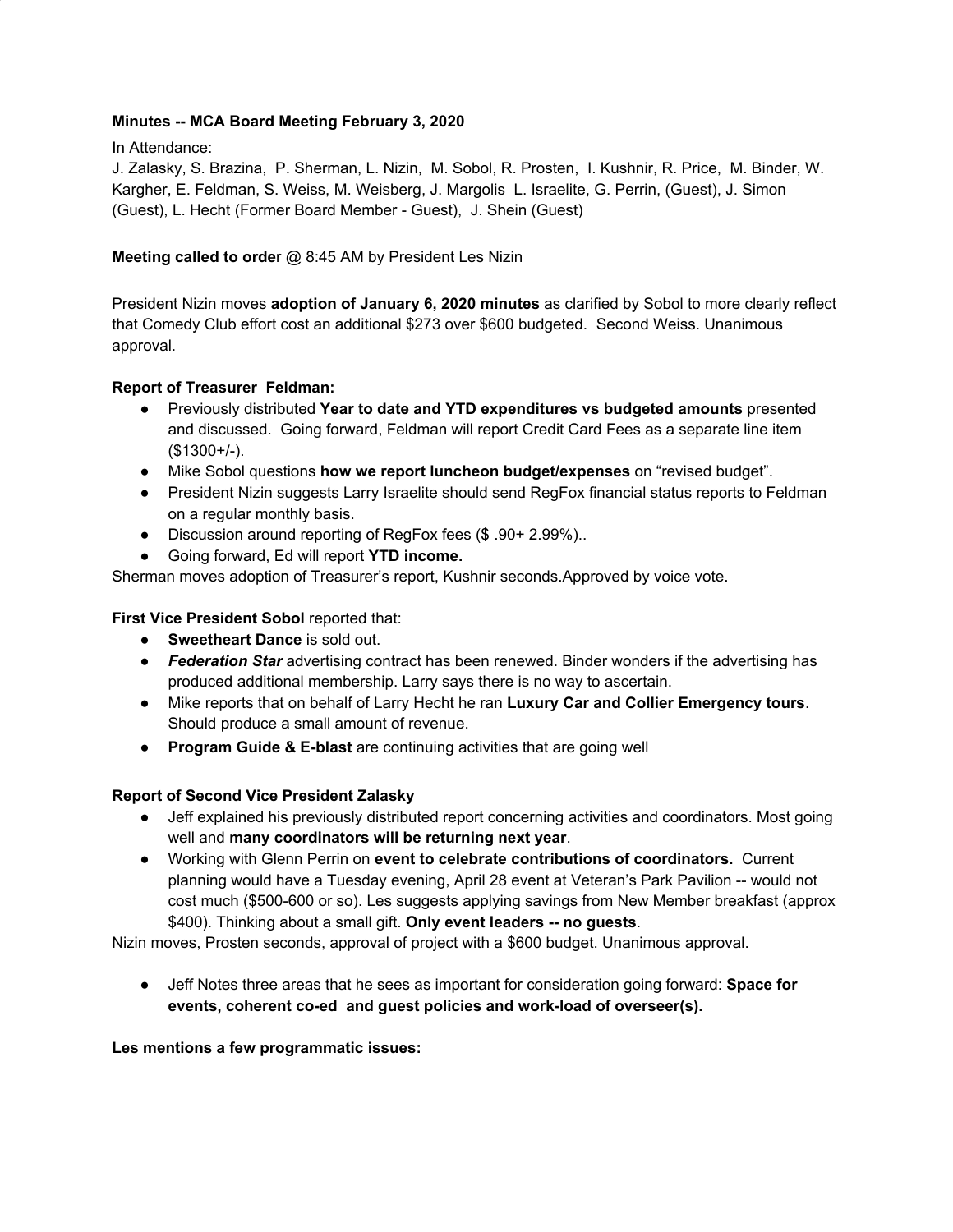- **Art Basel** (1 or 2 days?) Prosten suggests asking the member that suggested a program to explore and report back on possible arrangements and their cost. We could then consider. Les ascertains unanimous approval of that approach.
- Steve **Shrier lecture at Beth Tikvah** is now men only --- Les has been approached to make it co-ed. Unanimous agreement it will remain men only.
- **Larry Hecht suggests possible trips for next year** -- PBS, jail, courts, war museum. Les asks that he work on possible dates and arrangements so that we can schedule.
- Steve Brazina suggests **car-pooling** to certain events --- Jeff feels that this would be a **burden for coordinators.**

### **Update on Membership**

- Larry Israelite reports that there has been very little objection to the elimination of paper registration form. He notes that there are a **number of long-term members that have not renewed**. Feels we should survey to find out why. Discussion of past surveys and results thereof.
- **● 747 members as of today --- 147 of them new.**
- Discussion of making **reminders of upcoming events/meetings** an automatic occurrence. Larry says he has to be notified each time.

# **Badges:**

- Phil Sherman described how he and Glenn Perrin are working to **distribute badges** and to get members to pick up badges.
- Phil suggests **eliminating "member since" from badges and substituting "home town of your choice".** Consensus that this was a great idea for "all future badges", Les saying suggested it would be "effective almost immediately" after Larry was uncertain about how to get the info and add it to the membership form and database.

# **Luncheons:**

- Les reported for Meir that Audubon has committed to keep luncheon cost at \$32. (+ \$1.50 +/-) for RegFox. Should we raise cost to members? Steve Brazina moves to increase. Motion tabled pending research as to savings for eliminating dessert.
- December 10 lunch will be moved to December 17.
- Random Seating -- every luncheon?, alternating luncheons?,

Per a suggestion by Phil Sherman, Les Nizin moves that once per year, starting next year, luncheon seating be random. Multiple seconds. Passed by vote of 7-4.

● Les will continue to assign board members to luncheon tables.

### **Dues:**

Les reports that **Federation is likely to ask us for money going forward**. Should we raise dues? Should we buy naming rights to a room at JFGN? Jeff Zalasky says we're not likely to have to kick in full dollar amount to name a room. Sobol does not want to raise both luncheon costs and dues for next year. Price notes that we already give Federation \$12,000 per year,and that there is no urgency to coming up with money. Les indicates its not clear exactly when the request will come, so that raising dues now will give us the resources to meet future JFGN demands for support,no matter when we receive it.